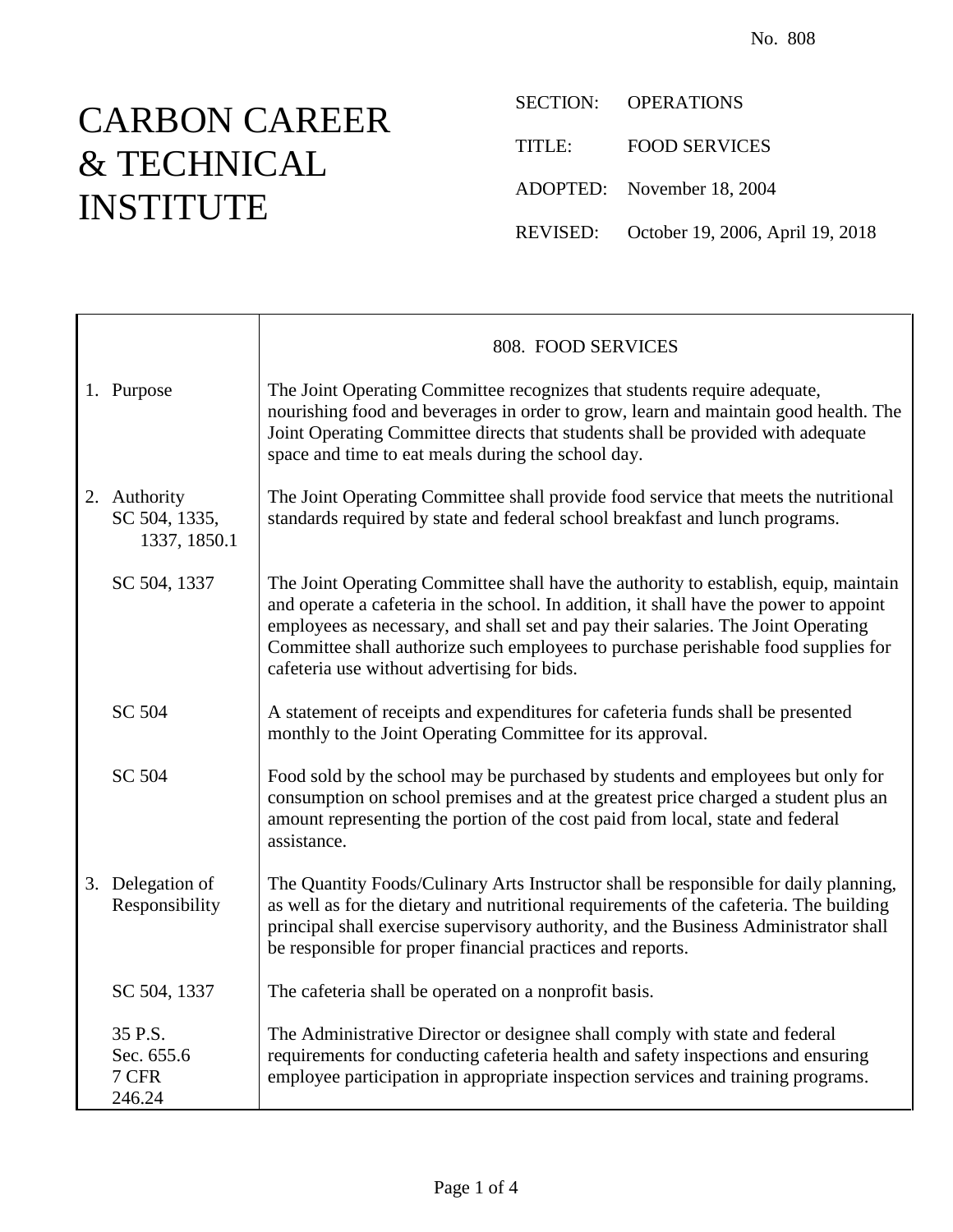| Pol. 246      | To reinforce the school's nutrition education program, foods served in the school<br>cafeteria shall:                                                                                                                      |
|---------------|----------------------------------------------------------------------------------------------------------------------------------------------------------------------------------------------------------------------------|
|               |                                                                                                                                                                                                                            |
|               | 1. Be carefully selected to contribute to students' nutritional well-being and health.                                                                                                                                     |
|               | 2. Meet nutritional standards specified in laws and regulations.                                                                                                                                                           |
|               | 3. Be prepared by methods that will retain nutritive quality, appeal to students, and<br>foster lifelong healthy eating habits.                                                                                            |
|               | 4. Be served in age-appropriate quantities, at reasonable prices.                                                                                                                                                          |
| 4. Guidelines | Cafeteria facilities shall be adequate for provision of noonday lunch for all students<br>and staff. Balanced, hot meals will be available to all students under the Federal<br>School Lunch Program.                      |
|               | The price of lunches served shall be established by the Joint Operating Committee.                                                                                                                                         |
|               | The cost of maintaining and operating the cafeteria may be charged against the funds<br>of the Committee.                                                                                                                  |
|               | Food served in the cafeteria shall be sold to students at such price as will not<br>materially exceed the cost of operation.                                                                                               |
|               | No food or drink shall be sold to students except by food services from the<br>beginning of the school day until the last lunch period.                                                                                    |
|               | Fundraising involving food items shall be conducted in a fashion that does not<br>conflict with school food services.                                                                                                      |
|               | <b>Meal Charging Policy</b>                                                                                                                                                                                                |
|               | 1. Regardless of whether the student has money, a student who requests a school<br>meal will be provided the meal available to all students under the school lunch<br>program (not a la carte items).                      |
|               | 2. When a student owes money for five or more school meals, the school must<br>make at least two attempts to reach the student's parent or guardian and have the                                                           |
|               | parent or guardian apply for participation in the school food program.<br>3. Communications regarding money owed by a student for school meals must be<br>made to the student's parent or guardian and not to the student. |
|               | 4. A student who cannot pay for a school meal or who owes money for school<br>meals may not be publicly identified or stigmatized.                                                                                         |
|               | 5. A student who cannot pay for a school meal may not be required to perform<br>chores or other work to pay for the school meal.                                                                                           |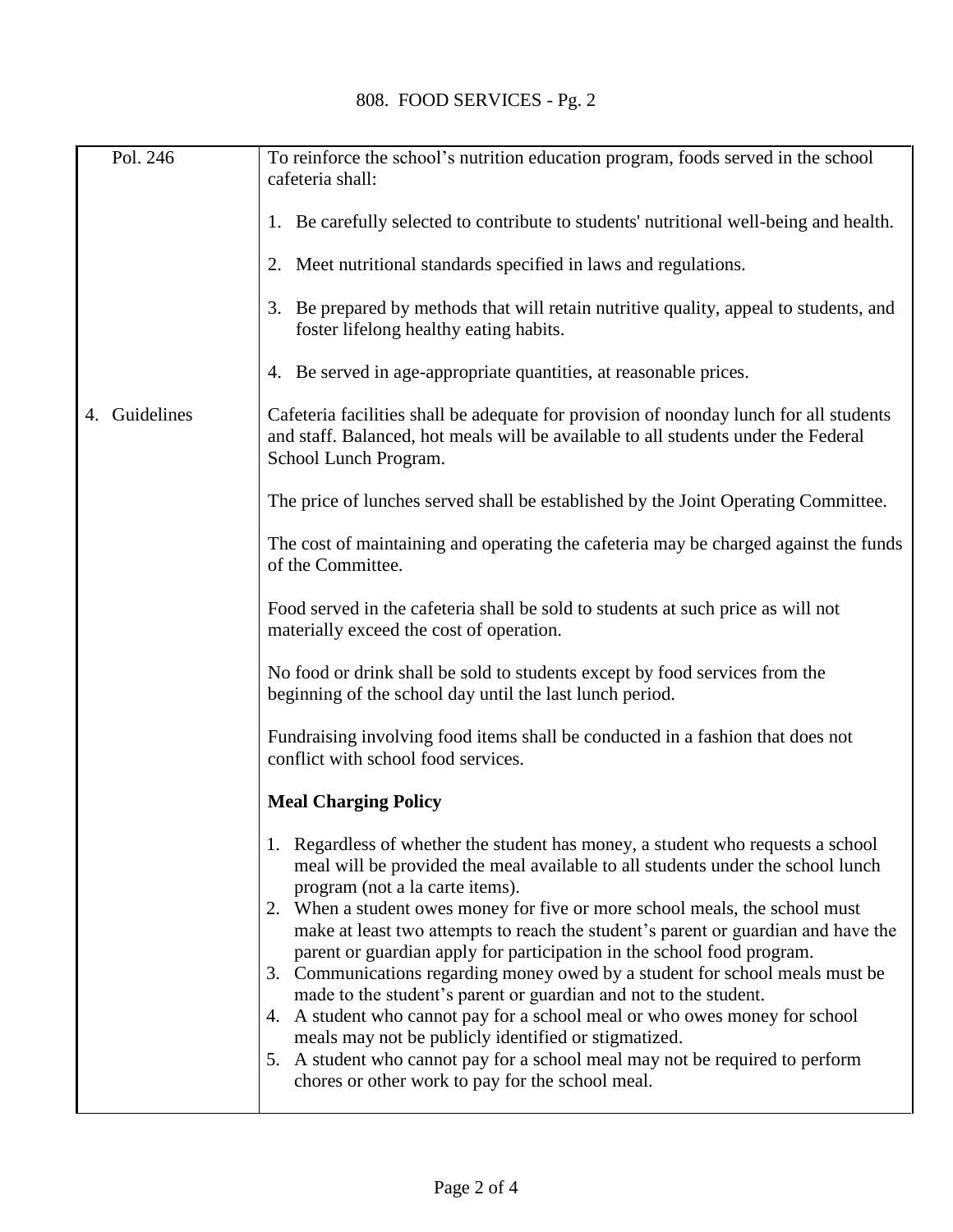|                           | 6. A student may not be required to discard a school meal after it was served to the<br>student due to the student's inability to pay for the meal or the amount of money<br>owed by the student for prior school meals.                                                                                                                                                                                                                                                                                                                                                                                                      |
|---------------------------|-------------------------------------------------------------------------------------------------------------------------------------------------------------------------------------------------------------------------------------------------------------------------------------------------------------------------------------------------------------------------------------------------------------------------------------------------------------------------------------------------------------------------------------------------------------------------------------------------------------------------------|
| 7 CFR<br>$245.1 - 245.13$ | Any enrolled student who comes from a family with an income at or below the<br>income poverty level as defined by federal regulations shall be served a lunch either<br>free or at a reduced price, as determined annually by the Joint Operating Committee.<br>In order to qualify for a free or reduced priced lunch, the student shall be required to<br>meet the policy guidelines as approved by the Board of School Directors of his/her<br>place of residence. Safeguards shall be established so that the identity of students<br>receiving free or reduced price lunches shall not be disclosed to the student body. |
|                           | A separate Cafeteria Fund shall be established, and all payments from said fund shall<br>be initiated by the Quality Foods/Culinary Arts Instructor and approved by the<br>Business Administrator. Cafeteria checks shall be signed by the Administrative<br>Director and the Business Administrator.                                                                                                                                                                                                                                                                                                                         |
|                           | The Business Administrator shall prepare and present monthly financial reports of<br>the Cafeteria Fund to the Joint Operating Committee.                                                                                                                                                                                                                                                                                                                                                                                                                                                                                     |
|                           | The Cafeteria Fund shall be subject to examination by the school auditors in like<br>manner as other accounts of the school.                                                                                                                                                                                                                                                                                                                                                                                                                                                                                                  |
|                           | The Business Administrator shall annually prepare a proposed budget for the<br>cafeteria. This budget shall be developed in conjunction with the development of the<br>general fund budget.                                                                                                                                                                                                                                                                                                                                                                                                                                   |
| SC 504                    | Any surplus funds derived from the operation of the cafeteria shall be used only for<br>the improvement or maintenance of the cafeteria and may not be used for any other<br>purposes.                                                                                                                                                                                                                                                                                                                                                                                                                                        |
|                           | All funds derived from the operation, maintenance or sponsorship of the food service<br>program shall be deposited in the Cafeteria Fund, a special bank account, in the<br>same manner as other school funds. Such funds shall be expended in the manner<br>approved and directed by the Joint Operating Committee, but no amount shall be<br>transferred from the Cafeteria Fund to any other account or fund, except that Joint<br>Operating Committee advances to the food service program may be returned to the<br>school's general fund from any surplus resulting from its operation.                                 |
|                           | References:                                                                                                                                                                                                                                                                                                                                                                                                                                                                                                                                                                                                                   |
|                           | School Code – 24 P.S. 504, 1335, 1337, 1850.1                                                                                                                                                                                                                                                                                                                                                                                                                                                                                                                                                                                 |
|                           | Purdon's Statute $-35$ P.S. Sec. 655.6                                                                                                                                                                                                                                                                                                                                                                                                                                                                                                                                                                                        |